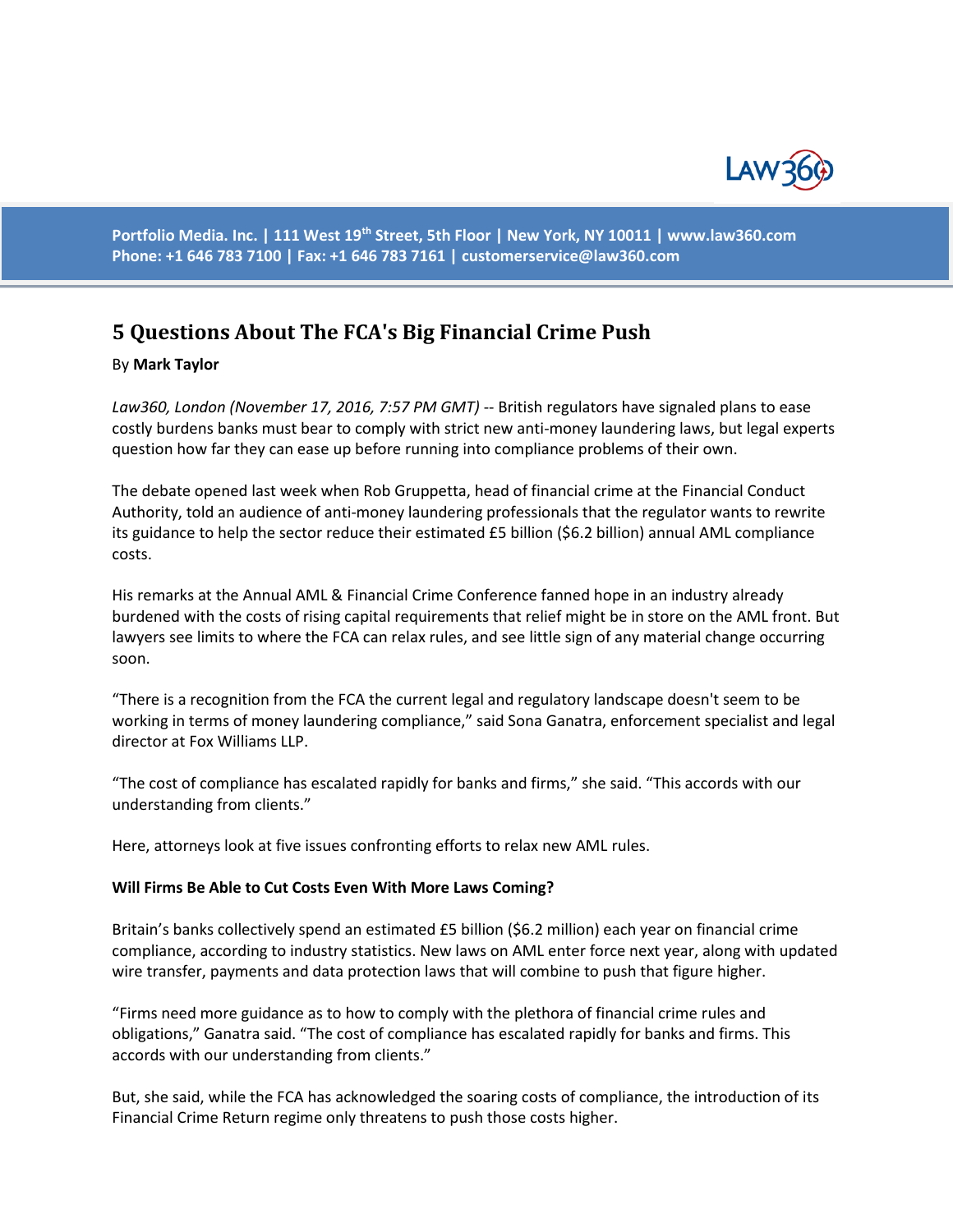To help with cost efficiencies, Gruppetta has suggested a wider centralized database for suspicious activity reports. This would allow banks to pool anonymized data on clients for the industry and law enforcement to review.

He said the regulator would discuss this along with several other issues with the government.

"Whether it is done by industry or the public sector, could centralization help achieve economies of scale, lessen duplication and, most importantly, help firms and law enforcement see the bigger picture more clearly so they can make more refined judgements about what is and is not suspicious?" he said.

## **Can Such Centralized Transaction Monitoring Ever Become a Reality?**

The FCA is using its competition mandate to encourage developments in regulatory technology, or "regtech."

But while Gruppetta and FCA chief executive Andrew Bailey used the conference to push the regulator's belief that innovation can help banks meet compliance demands and reduce costs, lawyers say a handy database for banks to anonymously submit information on transactions and clients they suspect of wrongdoing without fear of regulatory sanctions is a pipe dream.

"More thinking would need to be done regarding the pooling of financial crime monitoring across banks. There would be huge legal and regulatory issues to be tackled," said Chris Webber, banking litigation partner at Squire Patton Boggs LLP.

While there may be a huge number of advantages for banks, particularly being able to see the bigger picture and economies of scale, the idea is fundamentally flawed, said Guy Wilkes, financial services regulatory partner at Mayer Brown LLP.

"There are barriers such as data protection issues and customers' concerns about confidentiality," he said.

Other, more immediate roadblocks exist, he added.

"Banks have huge difficulties getting their own internal systems to speak to each other," Wilkes said. "Getting them to speak to other banks would require a huge investment, and I'm unsure how successful it would be."

It seems unlikely this would work across the EU, lawyers say, and given that the U.K. is heading for a Brexit and leaving the bloc, its influence may be diluted even further.

"There would need to be common international standards to allow the information to move to a central register, and it seems a much longer-term aspirational thing," Wilkes said.

Solutions, when they do arrive, are likely to be costly, lawyers agree.

"Sharing of intelligence and a centralized system is crucial and has long-term benefits, but the infrastructure to allow that needs investment; the technology and resources to enable intelligence sharing doesn't come cheap," Ganatra said.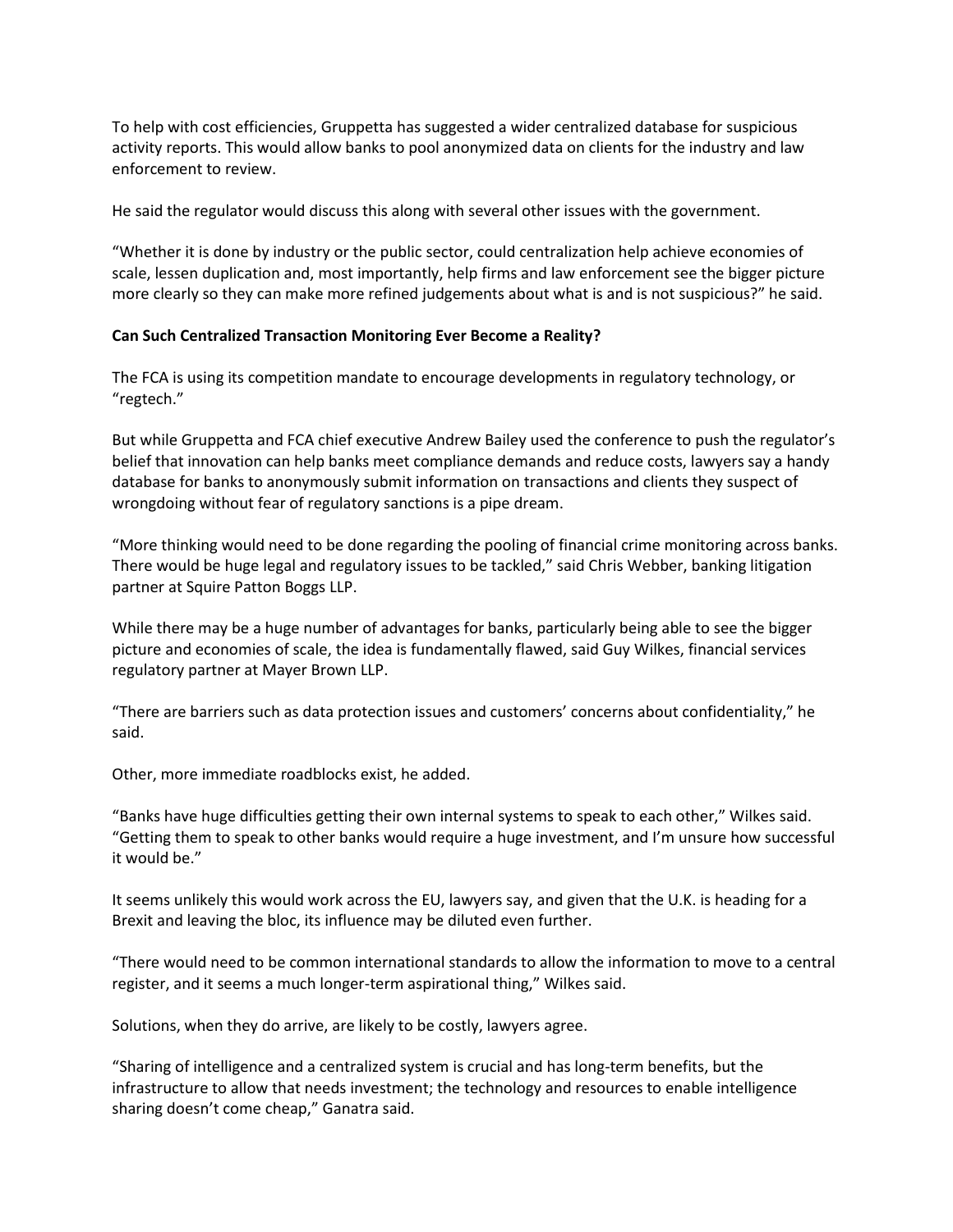According to Shona Watson, associate in the financial services regulatory group at international law firm Taylor Wessing LLP, firms are watching the FCA for any proposals that cut costs or simplify old or obsolete processes.

"It is a two-pronged issue," Watson said. "Firms and the regulator must have a supportive relationship to generate the right results for wider society as well as themselves."

#### **With Brexit Looming, How Can the FCA Help Relax International Laws?**

The uncertainty rocking financial circles since the Brexit vote does not look to be subsiding soon as fierce lobbying takes place over how and whether London's banks can serve the EU.

"The big push post-Brexit will be making sure financial services can still access the EU," said Jacob Blatch, legal director for Addleshaw Goddard LLP. "Banks will want to make sure they are still aligned with EU AML provisions."

However, the relaxation of AML laws would need international standards to be renegotiated, which the FCA admits it is powerless to trigger. It can only add to the dialogue, which is that much harder when Britain is out of the bloc, lawyers said.

"When it comes to [anti-money laundering], Brexit creates only an illusory degree of sovereignty," Wilkes said. "In practice, and for all sorts of reasons, the U.K. will largely have to retain equivalent standards when it comes to financial crime."

The U.K. faces two issues here, lawyers say: It may not have a place at the EU table to voice opinions, and easing back a regulatory regime in London to entice banks merely adds to their workload.

"Looking at what happens on an EU-level plugs into the wider debate about equivalence regimes, but it's a dangerous area to crystal ball gaze," Webber said. "Cross-border multinationals may not want real divergence between the U.K. and EU, as change too much and you risk giving them a headache working out which standards to apply where."

He says anecdotally money-laundering risk tends to be cross-border, and any attempt to split from EU laws would muddy this further.

#### **Are Criminal Sanctions for MLROs Doing More Harm Than Good?**

Gruppetta posed this question to the industry, asking them if the criminal liability hanging over money laundering reporting officers is working as intended or simply causing a bigger headache.

For the first time, MLROs are included under the senior managers regime. And according to the FCA, over-reporting from defensive MLROs who flood authorities with useless information to cover themselves is only adding to compliance costs.

"Being an MLRO is a tough and very specialist role," Webber said. "As a community, they are conscious of being not too defensive about their reporting and undoing the good they do in reporting financial crime, but anything that can be done to lessen the burden on them would certainly be welcome."